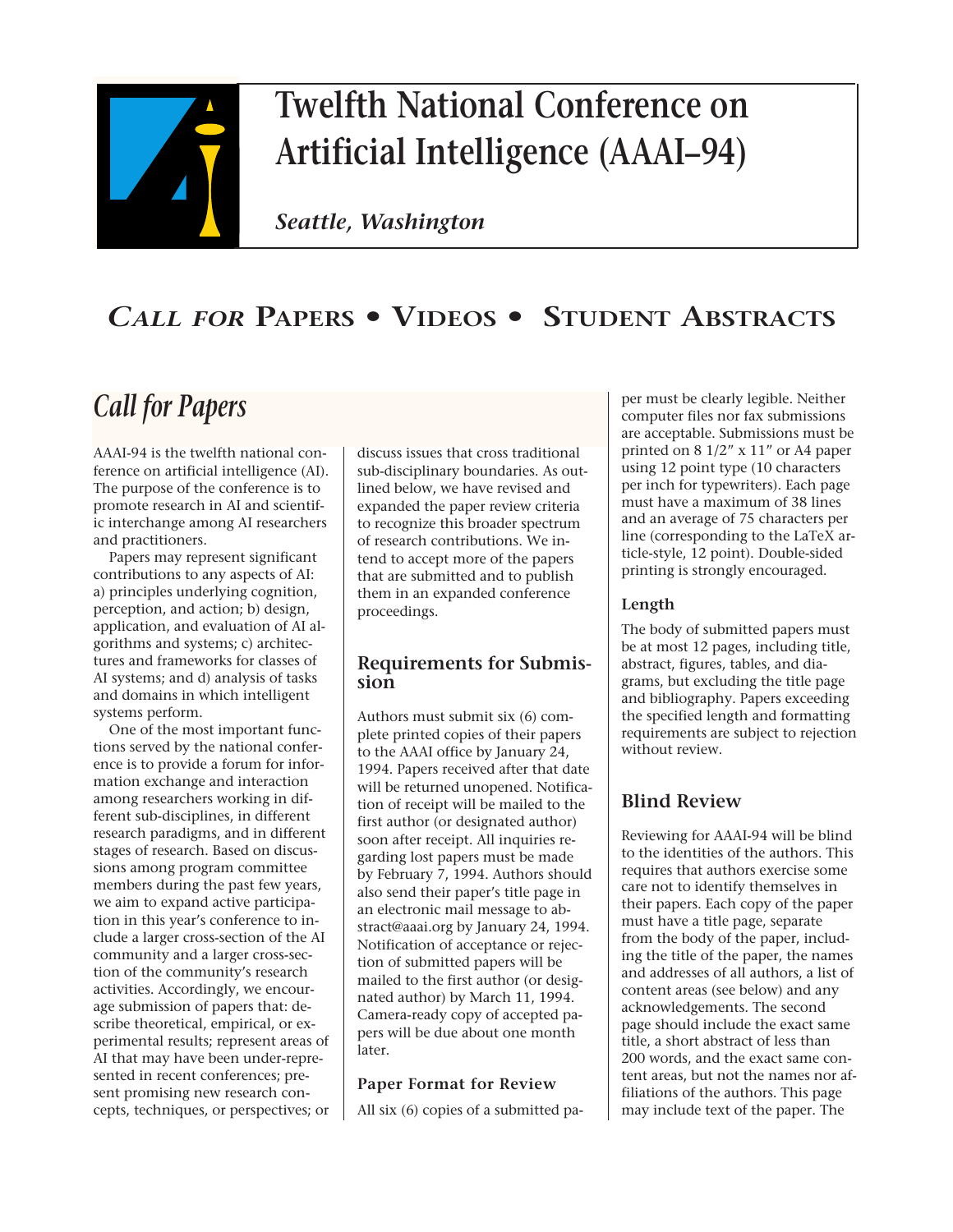#### **Paper Submissions & Inquiries**

Please send papers and conference registration inquiries to: AAAI-94, American Association for Artificial Intelligence 445 Burgess Drive Menlo Park, CA 94025-3496

Registration and call clarification inquiries (ONLY) may be sent to the Internet address: NCAI@aaai.org. Please send program suggestions and inquiries to:

Barbara Hayes-Roth, Program Cochair, Knowledge Systems Laboratory Stanford University 701 Welch Road, Building C, Palo Alto, CA 94304 bhr@ksl.stanford.edu

Richard Korf, Program Cochair Department of Computer Science University of California, Los Angeles Los Angeles, CA 90024 korf@cs.ucla.edu

Howard Shrobe, Associate Program Chair Artificial Intelligence Laboratory Massachusetts Institute of Technology Cambridge, MA, 02139 hes@reagan.ai.mit.edu.

references should include all published literature relevant to the paper, including previous works of the authors, but should not include unpublished works of the authors. When referring to one's own work, use the third person, rather than the first person. For example, say "Previously, Korf [17] has shown that...", rather than "In our previous work [17] we have shown that...". Try to avoid including any information in the body of the paper or references that would identify the authors or their institutions. Such information can be added to the final camera-ready version for publication. Please do not staple the title page to the body of the paper.

#### **Electronic Title Page**

A title page should also be sent via electronic mail to abstract@aaai.org, in plain ASCII text, without any formatting commands for LaTeX, Scribe, etc. Each section of the electronic title page should be preceded by the name of that section as follows:

title: <title> author: <name of first author> address: <address of first  $a$ uthor $\sim$ author: <name of last author> address: <address of last author> abstract: <abstract> content areas: <first area>, ..., <last area>

To facilitate the reviewing process, authors are requested to select 1-3 appropriate content areas from the list below. Authors are welcome to add additional content area descriptors as needed.

AI architectures, artificial life, automated reasoning, control, belief revision, case-based reasoning, cognitive modeling, common sense reasoning, computational complexity, computer-aided education, constraint satisfaction, decision theory, design, diagnosis, distributed AI, expert systems, game playing, genetic algorithms, geometric reasoning, knowledge acquisition, knowledge representation, machine learning, machine translation, mathematical foundations, multimedia, natural language processing, neural networks, nonmonotonic reasoning, perception, philosophical foundations, planning, probabilistic reasoning, problem solving, qualitative reasoning, real-time systems, robotics, scheduling, scientific discovery, search, simulation, speech understanding, temporal reasoning, theorem proving, user interfaces, virtual reality, vision

#### **Submissions to Multiple Conferences**

Papers that are being submitted to other conferences, whether verbatim or in essence, must reflect this fact on the title page. If a paper appears at another conference (with the exception of specialized workshops), it must be withdrawn from AAAI-94. Papers that violate these requirements are subject to rejection without review.

#### **Review Process**

Program Committee members will identify papers they are qualified to review based on each paper's title, content areas, and electronic abstract. This information, along with other considerations, will be used to assign each submitted paper to three reviewers. Using the criteria given below, they will initially review the papers independently, and then discuss their reviews. The reviews will be forwarded to an Area Chair for a final recommendation and possibly further discussion during the program committee meeting in March. Note that the entire re-view process will be blind to the identities of the authors and their institutions. In general, papers will be accepted if they receive at least two positive recommendations, in-cluding the Area Chair's, or if they generate an interesting controversy among the reviewers. The final decisions on all papers will be made by the program chairs.

Questions that will appear on the review form appear below. Authors are advised to bear these questions in mind while writing their papers. Reviewers will look for papers that meet at least some (though not necessarily all) of the criteria in each category.

#### **Significance**

How important is the problem studied? Does the approach offered advance the state of the art? Does the paper stimulate discussion of important issues or alternative points of view?

#### **Originality**

Are the problems and approaches new? Is this a novel combination of existing techniques? Does the paper point out differences from related research? Does it address a new problem or one that has not been studied in depth? Does it introduce an interesting research paradigm? Does the paper describe an innovative combination of AI techniques with techniques from other disciplines? Does it introduce an idea that appears promising or might stimulate others to develop promising alternatives?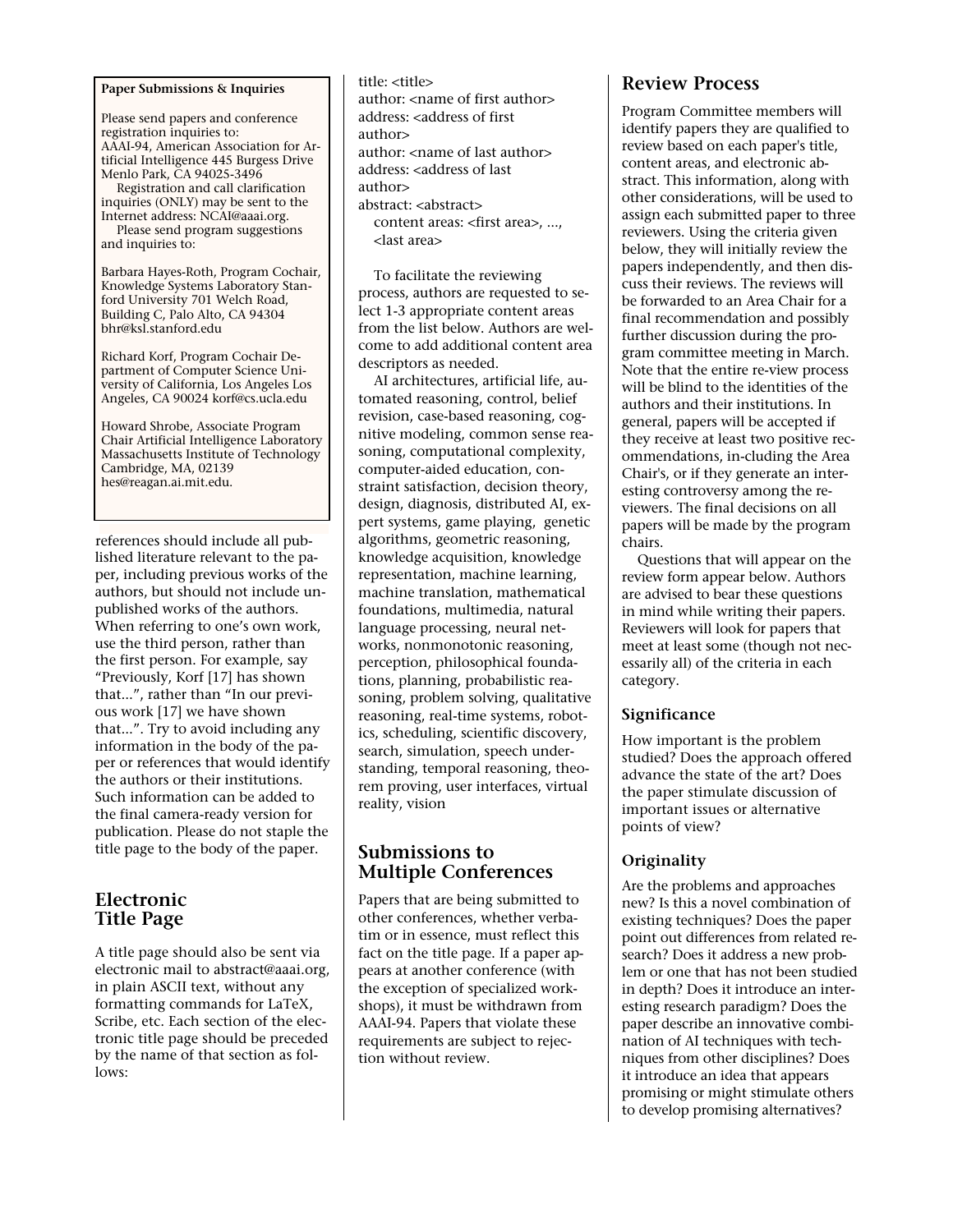#### **Quality**

Is the paper technically sound? Does it carefully evaluate the strengths and limitations of its contributions? Are its claims backed up? Does the paper offer a new form of evidence in support of or against a well-known technique? Does the paper back up a theoretical idea already in the literature with experimental evidence? Does it offer a theoretical analysis of prior experimental results?

#### **Clarity**

Is the paper clearly written? Does it motivate the research? Does it describe the inputs, outputs, and basic algorithms employed? Are the results described and evaluated? Is the paper organized in a logical fashion? Is the paper written in a manner that makes its content accessible to most AI researchers?

#### **Publication**

Accepted papers will be allocated six (6) pages in the conference proceedings. Up to two (2) additional pages may be used at a cost to the authors of \$250 per page. Papers exceeding eight (8) pages and those violating the instructions to authors will not be included in the proceedings.

## **Copyright**

Authors will be required to transfer copyright of their paper to AAAI.

# *Videotape Presentations*

The purpose of the Twelfth National Conference on Artificial Intelligence is to promote research in artificial intelligence (AI) and scientific interchange among AI researchers and practitioners. As one means of achieving that purpose, the AAAI-94 program committee invites submission of videotape presentations of implemented systems which illustrate behavior based on principles, methods, and/or tools resulting from AI research. Presentations of application systems that show the effectiveness of AI research results for solving problems of commercial or governmental interest are invited, although presentations whose primary focus is on the benefits of deployed application systems may be more appropriate for submission to the IAAI conference.

The video program will be widely viewable at the conference, and will be published by AAAI and available for sale after the conference.

#### **Requirements for Submission**

Authors must submit three (3) copies of a videotape of not more than five (5) minutes duration in NTSC-VHS (US standard only) format to the AAAI office by January 31, 1994. Tapes received after that date will be returned unopened. Submissions must be accompanied by a submission letter that includes:

(1) Title of the videotape. (2) Full names, postal addresses, phone numbers, and e-mail addresses of all authors. (3) Duration of tape in minutes. (4) Three copies of an abstract of not more than two pages in length, containing the title of the video, and full names and addresses of the authors. (5) Author's permission to copy tape for review purposes.

Notification of receipt will be mailed to the first author (or designated author) soon after receipt. All inquiries regarding lost submissions must be made by February 7, 1994. Tapes cannot be returned; authors should retain extra copies for making revisions.

Notification of acceptance or rejection of submitted tapes will be mailed to the first author (or designated author) by March 14, 1994. Camera-ready copy of the video's abstract, edited in the format specified in the acceptance letter will be due about one month later. Authors will also have the opportunity to submit a revised version of their videotape about one month following notification of acceptance. Revised tapes must not be more than five (5) minutes duration and must be in NTSC-VHS (U.S. Standard only) format.

#### **Review Criteria**

Each tape will be rigorously reviewed by experts in the subject matter areas of the presentation. The following general criteria will guide the selection: Significance and originality of system functionality presented; clarity of presentation of system functionality and relationship to AI research results; quality of presentation (including audio, video, and pace). Preference will be given to systems that show a high level of maturity. Tapes that are deemed to be advertising commercial products, propaganda, purely expository materials, merely taped lectures, or material not of scientific or technical value will be rejected.

#### **Publication**

The accepted videos will be published and available for sale after the conference. Abstracts of accepted videos will be allotted one page in the conference proceedings. Authors will be required to transfer copyright of their abstract (but not the video) to AAAI.

Please send videotapes and conference registration inquiries to: AAAI-94 American Association for Artificial Intelligence, 445 Burgess Drive Menlo Park, CA 94025-3496. Registration and call clarification inquiries (ONLY) may be sent to the internet address: NCAI@aaai.org.

*Video Program Chairs:* John E. Laird and Elliot Soloway, Artificial Intelligence Laboratory, University of Michigan, 1101 Beal Ave., Ann Arbor, MI 48109-2110